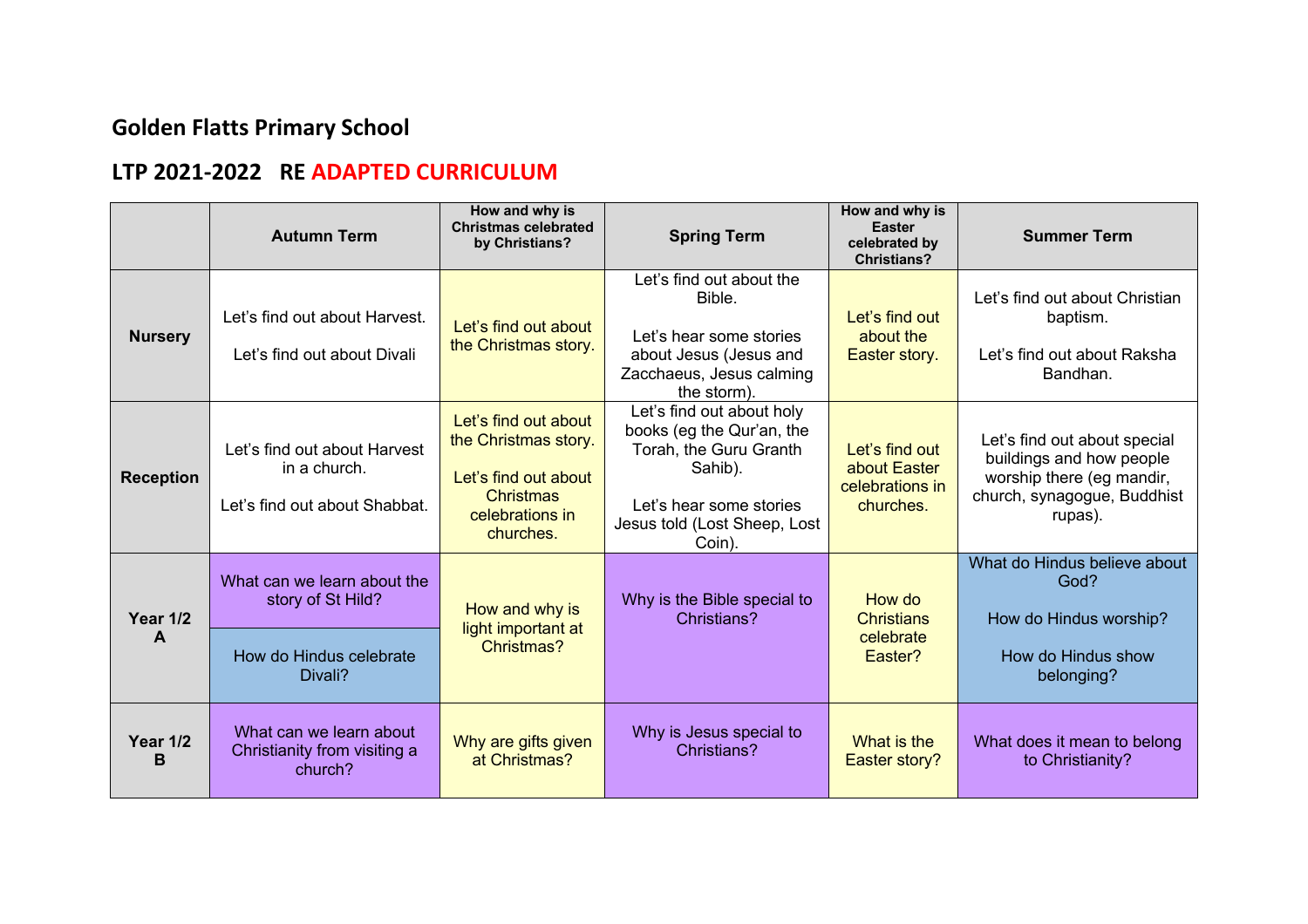|                      | <b>Autumn Term</b>                                                                                                                                                                     | How and why is<br><b>Christmas celebrated</b><br>by Christians?   | <b>Spring Term</b>                                                                | How and why is<br><b>Easter</b><br>celebrated by<br><b>Christians?</b>  | <b>Summer Term</b>                                                                                                                                                    |
|----------------------|----------------------------------------------------------------------------------------------------------------------------------------------------------------------------------------|-------------------------------------------------------------------|-----------------------------------------------------------------------------------|-------------------------------------------------------------------------|-----------------------------------------------------------------------------------------------------------------------------------------------------------------------|
|                      | What do Christians believe<br>about God?                                                                                                                                               |                                                                   |                                                                                   |                                                                         | What can we learn about our<br>local faith communities?                                                                                                               |
| <b>Year 3/4</b><br>A | What do Sikhs believe about<br>God? Why are the Gurus<br>inspirational to Sikhs?<br>Why do Sikhs go to the<br>Gurdwara? How do Sikhs<br>show commitment and<br>belonging to the faith? | How and why is<br>Advent important to<br><b>Christians?</b>       | What can we learn about<br>Christian worship and<br>beliefs by visiting churches? | What do<br><b>Christians</b><br>remember on<br>Palm Sunday?             | What can be done about<br>racism? Can religion help?                                                                                                                  |
| Year 3/4<br>B        | What do we know about the<br>Bible and why is it important<br>to Christians?                                                                                                           | <b>Why do Christians</b><br>call Jesus the light<br>of the world? | What do Christians believe<br>about Jesus?                                        | Why is Lent<br>such an<br>important<br>period for<br><b>Christians?</b> | Why do people visit Durham<br>Cathedral today? (or other<br>local places with significance<br>for Christians)<br>How do Muslims worship at<br>home and in the Mosque? |
| Year 5/6<br>A        | What do Muslims believe<br>about God?<br>Why is Muhammad important<br>to Muslims?<br>Why do Muslims go to the<br>mosque?                                                               | What do the<br>gospels tell us<br>about the birth of<br>Jesus?    | What do Christians believe<br>about God?                                          | Why is the Last<br>Supper so<br>important to<br><b>Christians?</b>      | How do Muslims show their<br>faith through actions?<br>So, what do we now know<br>about Christianity?<br><b>Statutory Bridging Unit</b><br><b>Y5 Spirited Art?</b>    |
| Year 5/6<br>B        |                                                                                                                                                                                        |                                                                   |                                                                                   | <b>Why are Good</b><br><b>Friday and</b>                                | Why do people travel to<br>sacred places?                                                                                                                             |